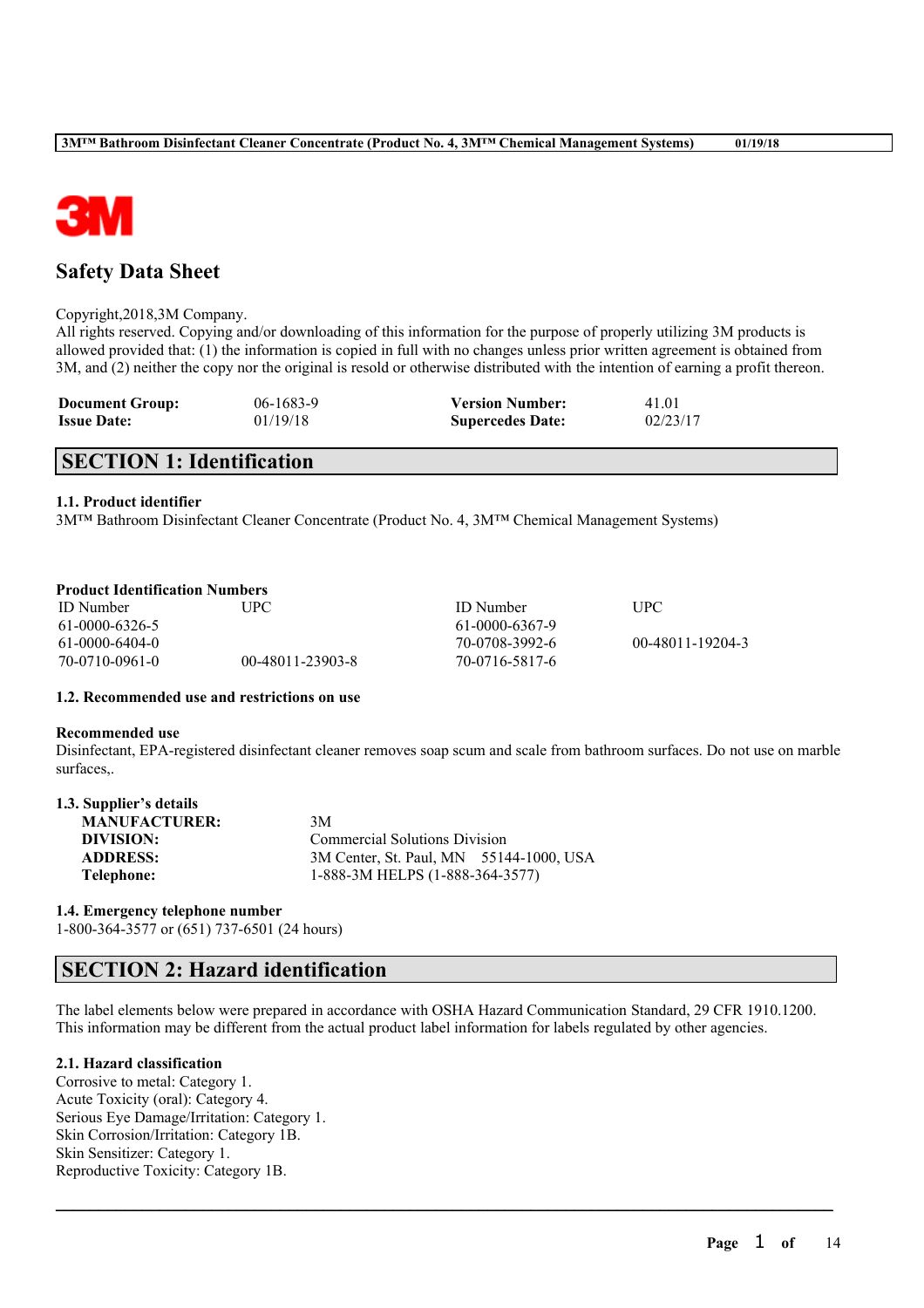#### **2.2. Label elements Signal word** Danger

## **Symbols**

Corrosion | Exclamation mark | Health Hazard |

#### **Pictograms**



**Hazard Statements** May be corrosive to metals.

Harmful if swallowed. Causes severe skin burns and eye damage. May cause an allergic skin reaction. May damage fertility or the unborn child.

#### **Precautionary Statements**

#### **Prevention:**

Obtain special instructions before use. Do not handle until all safety precautions have been read and understood. Keep only in original container. Do not breathe dust/fume/gas/mist/vapors/spray. Wear protective gloves, protective clothing, and eye/face protection. Do not eat, drink or smoke when using this product. Wash thoroughly after handling. Contaminated work clothing must not be allowed out of the workplace.

#### **Response:**

IF INHALED: Remove person to fresh air and keep comfortable for breathing. IF ON SKIN (or hair): Take off immediately all contaminated clothing. Rinse skin with water/shower. IF IN EYES: Rinse cautiously with water for several minutes. Remove contact lenses, if present and easy to do. Continue rinsing. Immediately call a POISON CENTER or doctor/physician. If skin irritation or rash occurs: Get medical advice/attention. Wash contaminated clothing before reuse. IF SWALLOWED: Rinse mouth. Do NOT induce vomiting. IF exposed or concerned: Get medical advice/attention. Specific treatment (see Notes to Physician on this label). Absorb spillage to prevent material damage.

#### **Storage:**

Store in a corrosive resistant container with a resistant inner liner. Store locked up.

#### **Disposal:**

Dispose of contents/container in accordance with applicable local/regional/national/international regulations.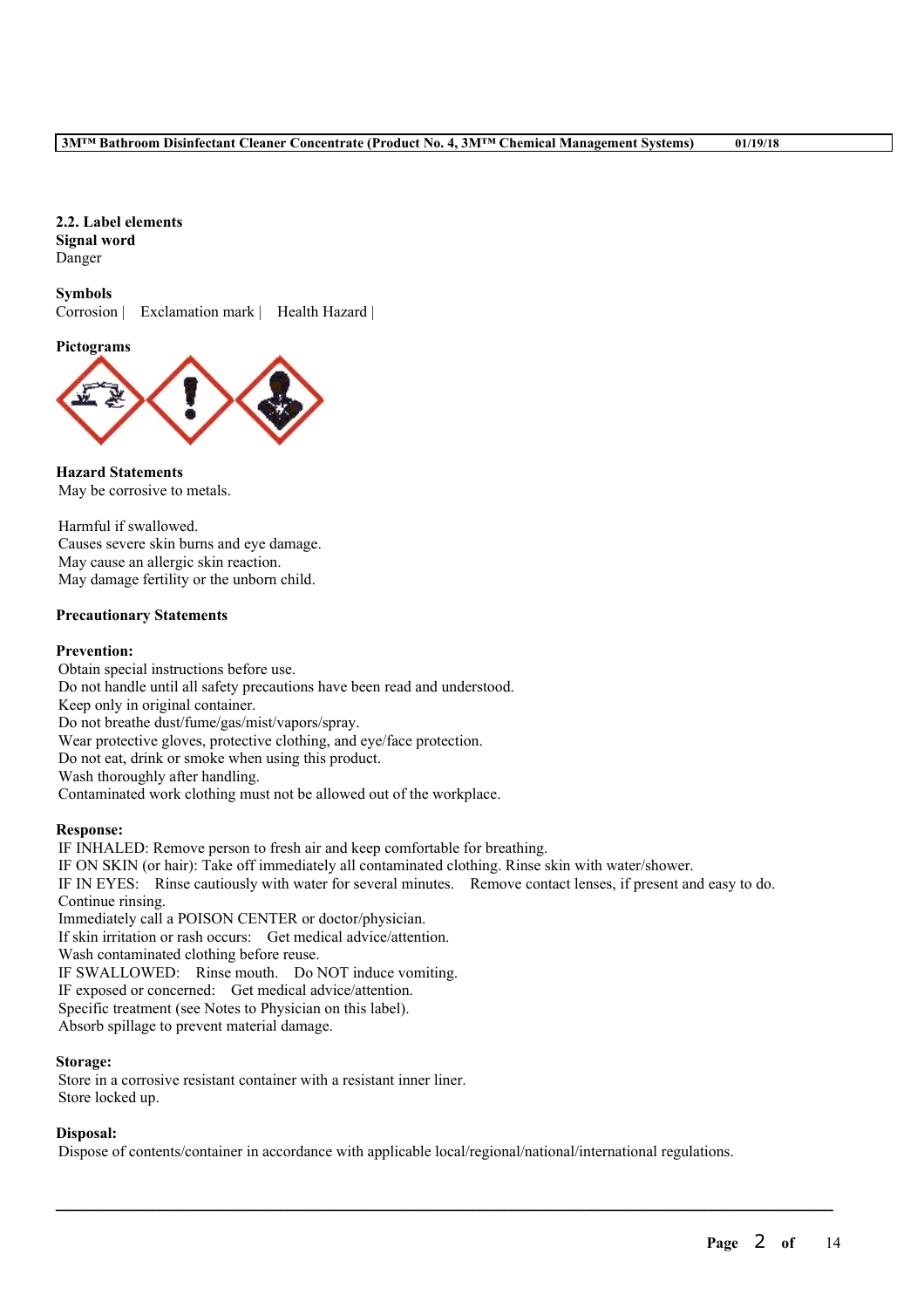23% of the mixture consists of ingredients of unknown acute dermal toxicity. 44% of the mixture consists of ingredients of unknown acute inhalation toxicity.

## **SECTION 3: Composition/information on ingredients**

| Ingredient                                     | C.A.S. No.    | $%$ by Wt                          |
|------------------------------------------------|---------------|------------------------------------|
| 1-OCTYL-2-PYRROLIDINONE                        | 2687-94-7     | 30 Trade Secret *<br>$10 -$        |
| <b>HYDROXYACETIC ACID</b>                      | $79 - 14 - 1$ | 30 Trade Secret *<br>$10 -$        |
| <b>WATER</b>                                   | 7732-18-5     | 30 Trade Secret *<br>$10 -$        |
| <b>MALIC ACID</b>                              | 6915-15-7     | 30 Trade Secret *<br>$10 -$        |
| AMINES, COCO ALKYLDIMETHYL, N-OXIDES           | 61788-90-7    | 5 Trade Secret *<br>$\sim$         |
| BENZYL-C12-16-ALKYLDIMETHYL AMMONIUM           | 68424-85-1    | 2.00                               |
| <b>CHLORIDES</b>                               |               |                                    |
| OCTYLDECYLDIMETHYLAMMONIUM CHLORIDE 32426-11-2 |               | 1.5                                |
| ETHYL ALCOHOL                                  | $64 - 17 - 5$ | 0.5 - 1.5 Trade Secret *           |
| DIDECYLDIMETHYLAMMONIUM CHLORIDE               | 7173-51-5     | 0.9                                |
| DIOCTYL DIMETHYL AMMONIUM CHLORIDE             | 5538-94-3     | 0.6                                |
| METHOXYACETIC ACID                             | 625-45-6      | 0.5 Trade Secret *<br>$01 -$       |
| Fragrance added                                | Mixture       | 5 Trade Secret *<br>$\blacksquare$ |

\*The specific chemical identity and/or exact percentage (concentration) of this composition has been withheld as a trade secret.

## **SECTION 4: First aid measures**

#### **4.1. Description of first aid measures**

#### **Inhalation:**

Remove person to fresh air. If you feel unwell, get medical attention.

#### **Skin Contact:**

Immediately flush with large amounts of water for at least 15 minutes. Remove contaminated clothing. Get immediate medical attention. Wash clothing before reuse.

### **Eye Contact:**

Immediately flush with large amounts of water for at least 15 minutes. Remove contact lenses if easy to do. Continue rinsing. Immediately get medical attention.

 $\mathcal{L}_\mathcal{L} = \mathcal{L}_\mathcal{L} = \mathcal{L}_\mathcal{L} = \mathcal{L}_\mathcal{L} = \mathcal{L}_\mathcal{L} = \mathcal{L}_\mathcal{L} = \mathcal{L}_\mathcal{L} = \mathcal{L}_\mathcal{L} = \mathcal{L}_\mathcal{L} = \mathcal{L}_\mathcal{L} = \mathcal{L}_\mathcal{L} = \mathcal{L}_\mathcal{L} = \mathcal{L}_\mathcal{L} = \mathcal{L}_\mathcal{L} = \mathcal{L}_\mathcal{L} = \mathcal{L}_\mathcal{L} = \mathcal{L}_\mathcal{L}$ 

#### **If Swallowed:**

Rinse mouth. Do not induce vomiting. Get immediate medical attention.

#### **4.2. Most important symptoms and effects, both acute and delayed**

See Section 11.1. Information on toxicological effects.

## **4.3. Indication of any immediate medical attention and special treatment required**

Not applicable

## **SECTION 5: Fire-fighting measures**

#### **5.1. Suitable extinguishing media**

Material will not burn. Use a fire fighting agent suitable for the surrounding fire.

#### **5.2. Special hazards arising from the substance or mixture**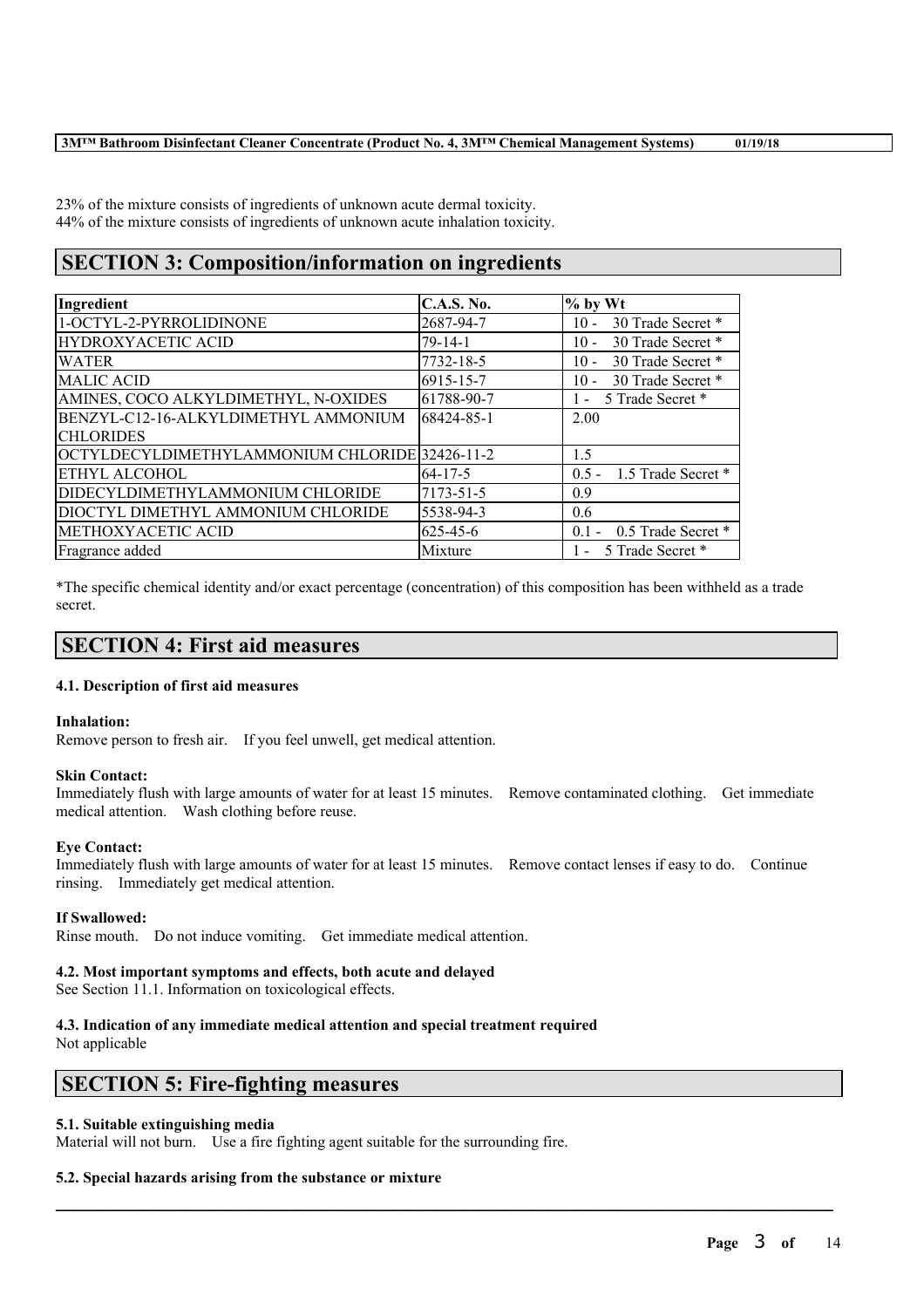None inherent in this product.

#### **Hazardous Decomposition or By-Products**

| Condition         |
|-------------------|
| During Combustion |
| During Combustion |
| During Combustion |
|                   |

#### **5.3. Special protective actions for fire-fighters**

No special protective actions for fire-fighters are anticipated.

## **SECTION 6: Accidental release measures**

#### **6.1. Personal precautions, protective equipment and emergency procedures**

Evacuate area. Ventilate the area with fresh air. For large spill, or spills in confined spaces, provide mechanical ventilation to disperse or exhaust vapors, in accordance with good industrial hygiene practice. Refer to other sections of this SDS for information regarding physical and health hazards, respiratory protection, ventilation, and personal protective equipment.

#### **6.2. Environmental precautions**

Avoid release to the environment. For larger spills, cover drains and build dikes to prevent entry into sewer systems or bodies of water.

#### **6.3. Methods and material for containment and cleaning up**

Contain spill. Working from around the edges of the spill inward, cover with bentonite, vermiculite, or commercially available inorganic absorbent material. Mix in sufficient absorbent until it appears dry. Absorb spillage to prevent material damage. Remember, adding an absorbent material does not remove a physical, health, or environmental hazard. Collect as much of the spilled material as possible. Place in a metal container approved for use in transportation by appropriate authorities. The container must be lined with polyethylene plastic or contain a plastic drum liner made of polyethylene. Clean up residue with water. Cover, but do not seal for 48 hours. Dispose of collected material as soon as possible in accordance with applicable local/regional/national/international regulations.

## **SECTION 7: Handling and storage**

#### **7.1. Precautions for safe handling**

This product is not intended to be used without prior dilution as specified on the product label. Grounding or safety shoes with electrostatic dissipating soles (ESD) are not required with a chemical dispensing system. Keep out of reach of children. Do not handle until all safety precautions have been read and understood. Do not breathe dust/fume/gas/mist/vapors/spray. Do not get in eyes, on skin, or on clothing. Do not eat, drink or smoke when using this product. Wash thoroughly after handling. Contaminated work clothing should not be allowed out of the workplace. Avoid release to the environment. Wash contaminated clothing before reuse. Keep away from reactive metals (eg. Aluminum, zinc etc.) to avoid the formation of hydrogen gas that could create an explosion hazard. Use personal protective equipment (gloves, respirators, etc.) as required.

#### **7.2. Conditions for safe storage including any incompatibilities**

Keep only in original container. Store in a corrosive resistant container with a resistant inner liner. Store away from strong bases.

## **SECTION 8: Exposure controls/personal protection**

#### **8.1. Control parameters**

#### **Occupational exposure limits**

 $\mathcal{L}_\mathcal{L} = \mathcal{L}_\mathcal{L} = \mathcal{L}_\mathcal{L} = \mathcal{L}_\mathcal{L} = \mathcal{L}_\mathcal{L} = \mathcal{L}_\mathcal{L} = \mathcal{L}_\mathcal{L} = \mathcal{L}_\mathcal{L} = \mathcal{L}_\mathcal{L} = \mathcal{L}_\mathcal{L} = \mathcal{L}_\mathcal{L} = \mathcal{L}_\mathcal{L} = \mathcal{L}_\mathcal{L} = \mathcal{L}_\mathcal{L} = \mathcal{L}_\mathcal{L} = \mathcal{L}_\mathcal{L} = \mathcal{L}_\mathcal{L}$ If a component is disclosed in section 3 but does not appear in the table below, an occupational exposure limit is not available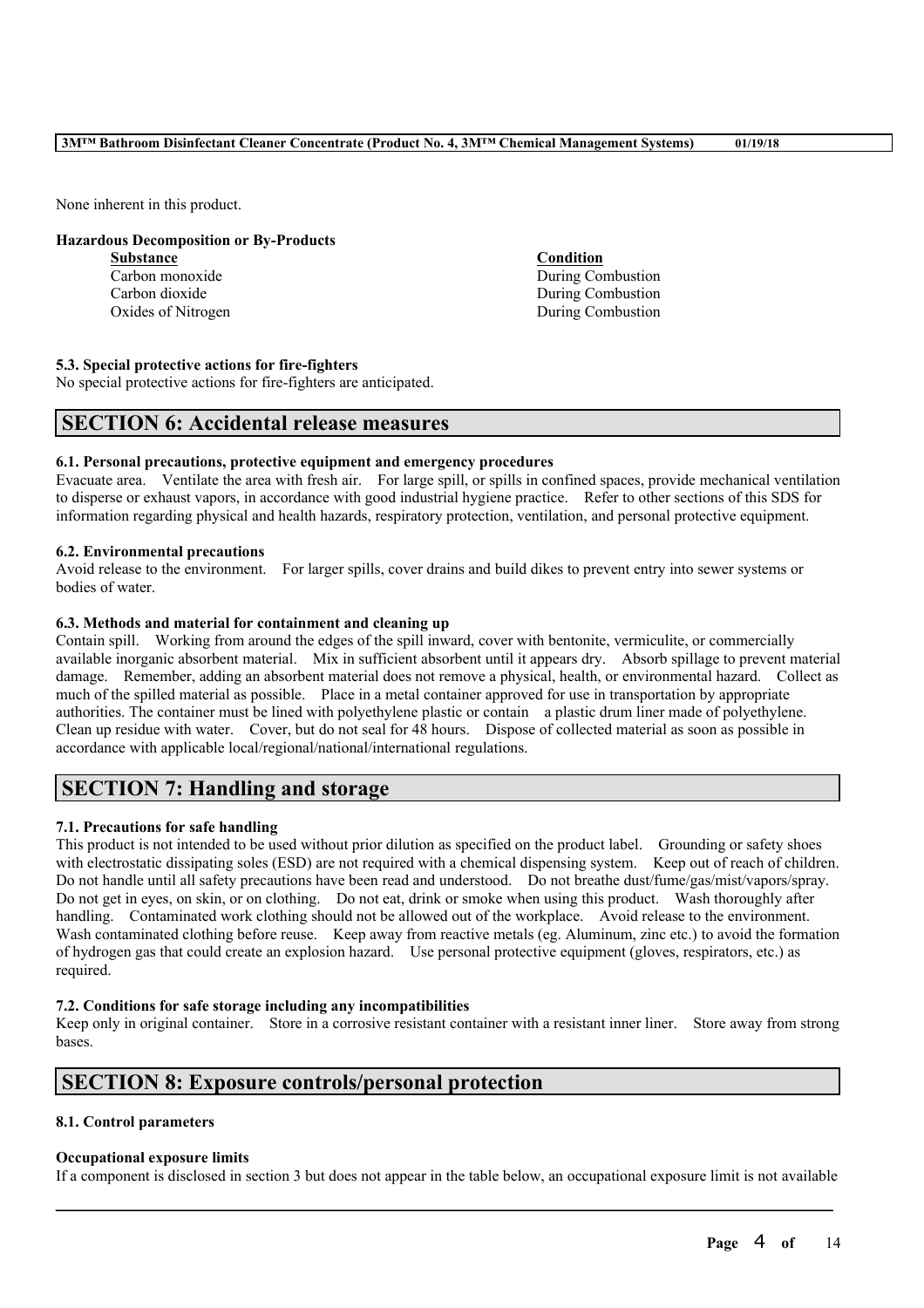for the component.

| Ingredient     | 'C.A.S. No.   | Agency | Limit type                                   | Additional Comments   |
|----------------|---------------|--------|----------------------------------------------|-----------------------|
| IETHYL ALCOHOL | 64-17-5       | ACGIH  | STEL:1000 ppm                                | LA3: Confirmed animal |
|                |               |        |                                              | carcin.               |
| ETHYL ALCOHOL  | $64 - 17 - 5$ | IOSHA  | $ TWA:1900 \text{ mg/m}3(1000 \text{ ppm}) $ |                       |

ACGIH : American Conference of Governmental Industrial Hygienists

AIHA : American Industrial Hygiene Association

CMRG : Chemical Manufacturer's Recommended Guidelines

OSHA : United States Department of Labor - Occupational Safety and Health Administration

TWA: Time-Weighted-Average

STEL: Short Term Exposure Limit

CEIL: Ceiling

#### **8.2. Exposure controls**

#### **8.2.1. Engineering controls**

NOTE: When used with a chemical dispensing system as directed, special ventilation is not required. Use general dilution ventilation and/or local exhaust ventilation to control airborne exposures to below relevant Exposure Limits and/or control dust/fume/gas/mist/vapors/spray. If ventilation is not adequate, use respiratory protection equipment.

#### **8.2.2. Personal protective equipment (PPE)**

#### **Eye/face protection**

NOTE: When used with a chemical dispensing system as directed, eye contact with the concentrate is not expected to occur. If the product is not used with a chemical dispensing system or if there is an accidental release, wear protective eye/face protection. Select and use eye/face protection to prevent contact based on the results of an exposure assessment. The following eye/face protection(s) are recommended:

Full Face Shield

Indirect Vented Goggles

#### **Skin/hand protection**

NOTE: When used with a chemical dispensing system as directed, skin contact with the concentrate is not expected to occur. If product is not used with a chemical dispensing system or if there is an accidental release:

Select and use gloves and/or protective clothing approved to relevant local standards to prevent skin contact based on the results of an exposure assessment. Selection should be based on use factors such as exposure levels, concentration of the substance or mixture, frequency and duration, physical challenges such as temperature extremes, and other use conditions. Consult with your glove and/or protective clothing manufacturer for selection of appropriate compatible gloves/protective clothing.

Note: Nitrile gloves may be worn over polymer laminate gloves to improve dexterity.

Gloves made from the following material(s) are recommended: Polymer laminate

If this product is used in a manner that presents a higher potential for exposure (eg. spraying, high splash potential etc.), then use of protective coveralls may be necessary.

If product is not used with a chemical dispensing system or if there is an accidental release:

Select and use body protection to prevent contact based on the results of an exposure assessment. The following protective clothing material(s) are recommended:

Apron - polymer laminate

#### **Respiratory protection**

NOTE: When used with a chemical dispensing system as directed, respiratory protection is not required.

If product is not used with a chemical dispensing system or if there is an accidental release:

An exposure assessment may be needed to decide if a respirator is required. If a respirator is needed, use respirators as part of a full respiratory protection program. Based on the results of the exposure assessment, select from the following respirator type(s) to reduce inhalation exposure: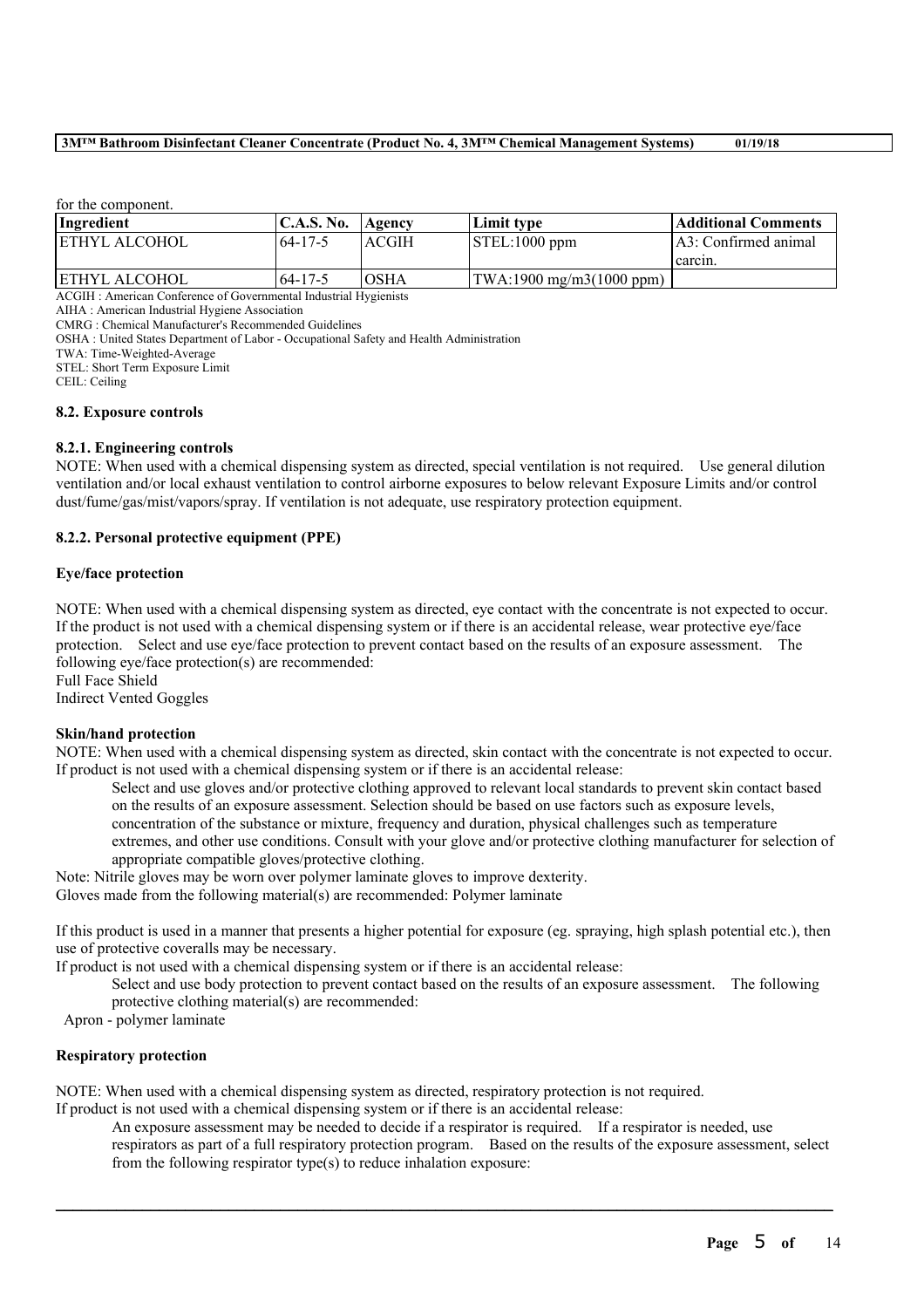Half facepiece or full facepiece air-purifying respirator suitable for organic vapors and particulates

For questions about suitability for a specific application, consult with your respirator manufacturer.

## **SECTION 9: Physical and chemical properties**

## **9.1. Information on basic physical and chemical properties**

| <b>General Physical Form:</b>          | Liquid                                                             |  |
|----------------------------------------|--------------------------------------------------------------------|--|
| <b>Specific Physical Form:</b>         | Liquid                                                             |  |
| Odor, Color, Grade:                    | Forest green color. Baby powder smell.                             |  |
| <b>Odor threshold</b>                  | No Data Available                                                  |  |
| pН                                     | Approximately 0.9 - 1.5                                            |  |
| <b>Melting point</b>                   | Not Applicable                                                     |  |
| <b>Boiling Point</b>                   | $>95$ °F                                                           |  |
| <b>Flash Point</b>                     | No flash point                                                     |  |
| <b>Evaporation rate</b>                | No Data Available                                                  |  |
| Flammability (solid, gas)              | Not Applicable                                                     |  |
| <b>Flammable Limits(LEL)</b>           | No Data Available                                                  |  |
| <b>Flammable Limits(UEL)</b>           | No Data Available                                                  |  |
| <b>Vapor Pressure</b>                  | 15 psia - 40 psia $[@]$ 131 °F]                                    |  |
| <b>Vapor Density</b>                   | No Data Available                                                  |  |
| <b>Density</b>                         | No Data Available                                                  |  |
| <b>Specific Gravity</b>                | $1.087 - 1.127$ [ <i>Ref Std:</i> WATER=1]                         |  |
| <b>Solubility in Water</b>             | Complete                                                           |  |
| Solubility- non-water                  | No Data Available                                                  |  |
| Partition coefficient: n-octanol/water | No Data Available                                                  |  |
| <b>Autoignition temperature</b>        | Not Applicable                                                     |  |
| <b>Decomposition temperature</b>       | No Data Available                                                  |  |
| <b>Viscosity</b>                       | $15 - 30$ sec                                                      |  |
| <b>Hazardous Air Pollutants</b>        | No Data Available                                                  |  |
| <b>Volatile Organic Compounds</b>      | 1 - 5 % weight [ <i>Test Method</i> : calculated per CARB title 2] |  |
| <b>Percent volatile</b>                | 15 - 30 % weight                                                   |  |
| VOC Less H2O & Exempt Solvents         | 10 - 25 g/l [ <i>Test Method:</i> calculated per CARB title 2]     |  |
|                                        |                                                                    |  |

## **SECTION 10: Stability and reactivity**

#### **10.1. Reactivity**

This material may be reactive with certain agents under certain conditions - see the remaining headings in this section.

# **10.2. Chemical stability**

Stable.

## **10.3. Possibility of hazardous reactions**

Hazardous polymerization will not occur.

#### **10.4. Conditions to avoid** None known.

#### **10.5. Incompatible materials** Strong bases

**10.6. Hazardous decomposition products Substance Condition**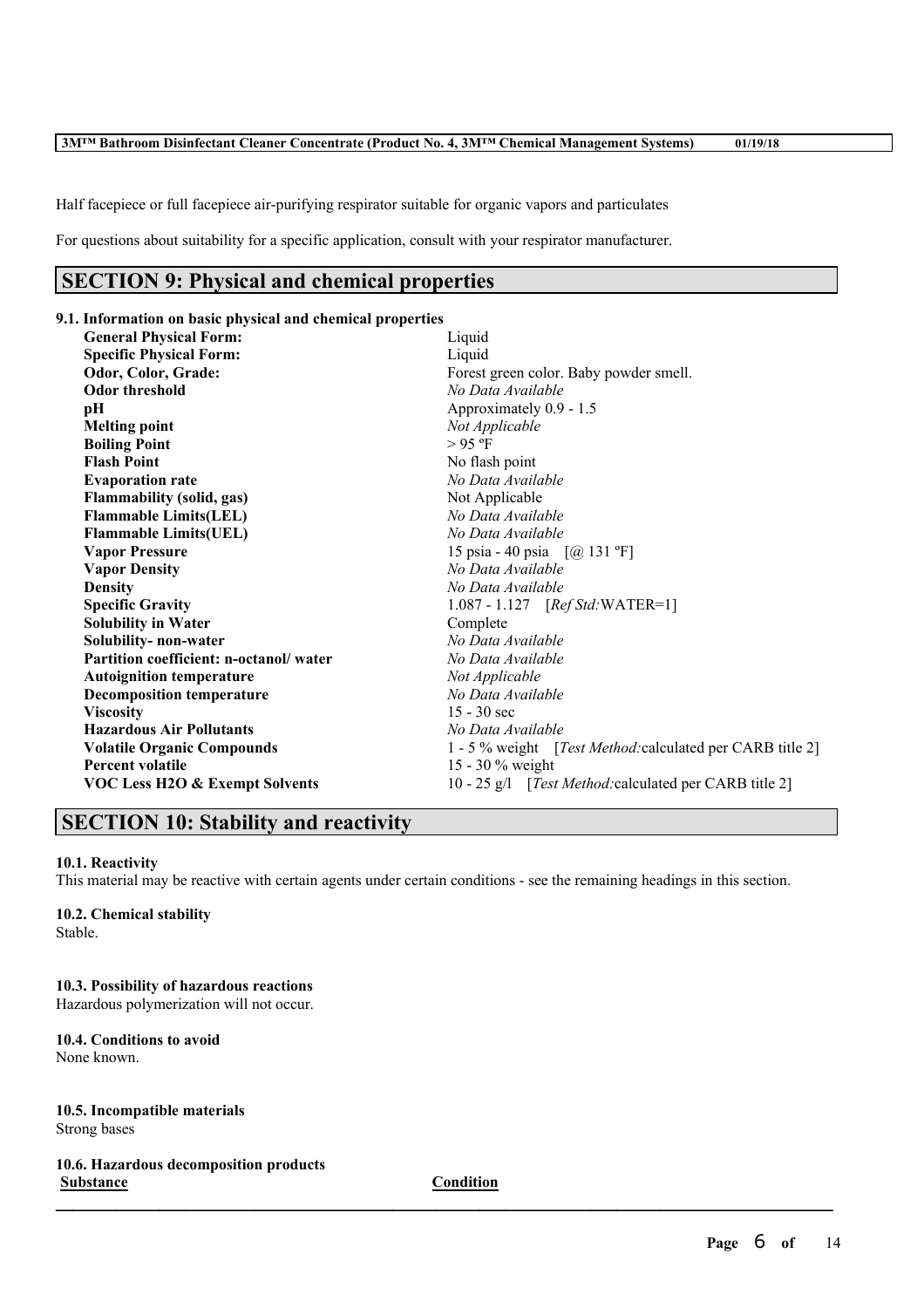None known.

Refer to section 5.2 for hazardous decomposition products during combustion.

## **SECTION 11: Toxicological information**

The information below may not be consistent with the material classification in Section 2 if specific ingredient **classifications are mandated by a competent authority. In addition, toxicological data on ingredients may not be** reflected in the material classification and/or the signs and symptoms of exposure, because an ingredient may be present below the threshold for labeling, an ingredient may not be available for exposure, or the data may not be **relevant to the material as a whole.**

**11.1. Information on Toxicological effects**

**Signs and Symptoms of Exposure**

#### Based on test data and/or information on the components, this material may produce the following health effects:

#### **Inhalation:**

May be harmful if inhaled. Respiratory Tract Irritation: Signs/symptoms may include cough, sneezing, nasal discharge, headache, hoarseness, and nose and throat pain.

#### **Skin Contact:**

May be harmful in contact with skin.

Corrosive (Skin Burns): Signs/symptoms may include localized redness, swelling, itching, intense pain, blistering, ulceration, and tissue destruction.

Allergic Skin Reaction (non-photo induced): Signs/symptoms may include redness, swelling, blistering, and itching.

#### **Eye Contact:**

Corrosive (Eye Burns): Signs/symptoms may include cloudy appearance of the cornea, chemical burns, severe pain, tearing, ulcerations, significantly impaired vision or complete loss of vision.

#### **Ingestion:**

Harmful if swallowed. Gastrointestinal Corrosion: Signs/symptoms may include severe mouth, throat and abdominal pain; nausea; vomiting; and diarrhea; blood in the feces and/or vomitus may also be seen.

#### **Additional Health Effects:**

#### **Reproductive/Developmental Toxicity:**

Contains a chemical or chemicals which can cause birth defects or other reproductive harm.

#### **Additional Information:**

This product contains ethanol. Alcoholic beverages and ethanol in alcoholic beverages have been classified by the International Agency for Research on Cancer as carcinogenic to humans. There are also data associating human consumption of alcoholic beverages with developmental toxicity and liver toxicity. Exposure to ethanol during the foreseeable use of this product is not expected to cause cancer, developmental toxicity, or liver toxicity.

#### **Toxicological Data**

If a component is disclosed in section 3 but does not appear in a table below, either no data are available for that endpoint or the data are not sufficient for classification.

|                                                   | ____ |
|---------------------------------------------------|------|
| <b>Name</b><br>$\sim$<br>Route<br>alue<br>Snecies |      |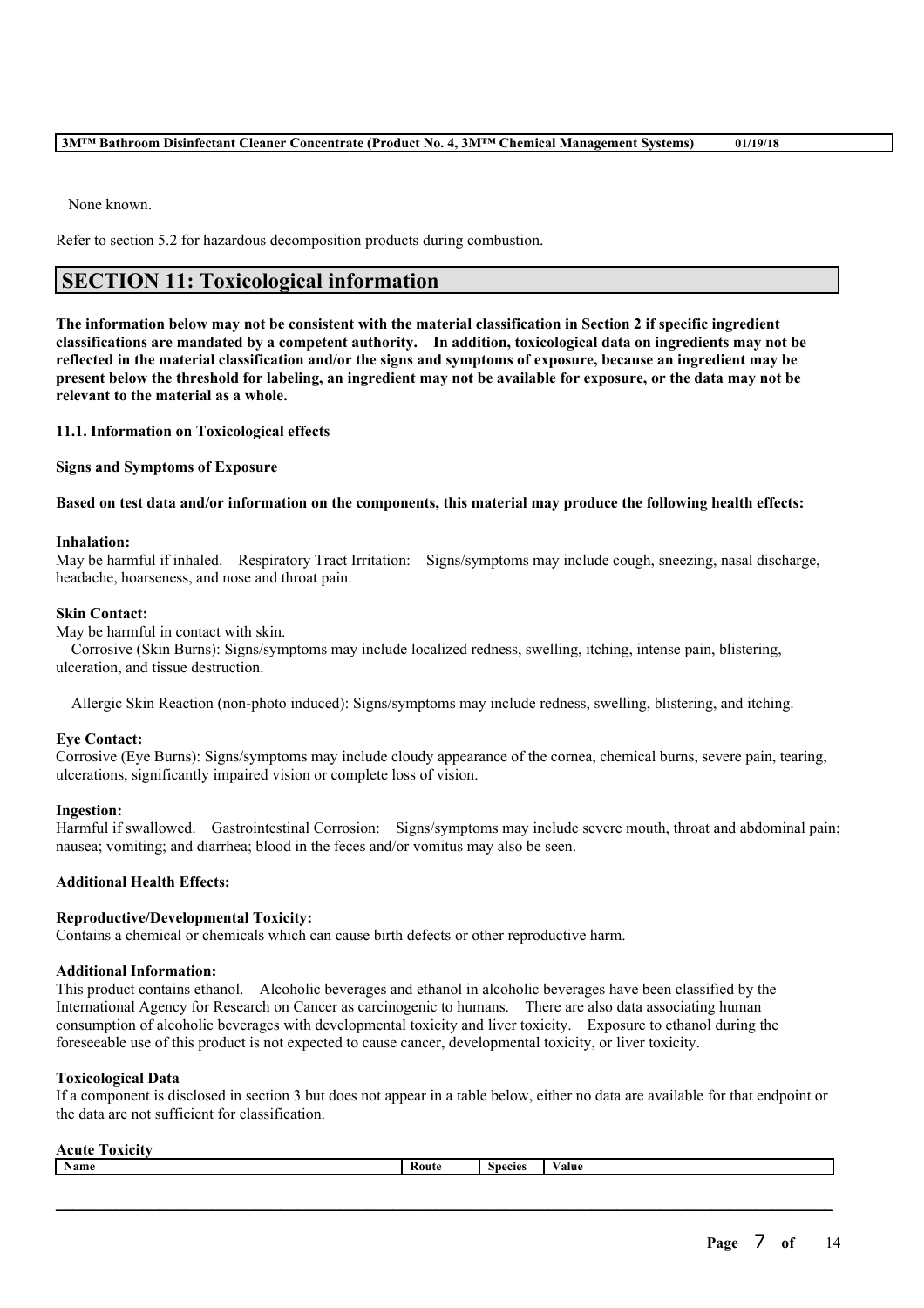| Overall product                                          | Dermal                                |                                              | No data available; calculated ATE2,000 - 5,000 mg/kg |
|----------------------------------------------------------|---------------------------------------|----------------------------------------------|------------------------------------------------------|
| Overall product                                          | Inhalation-<br>Dust/Mist(4<br>hr)     |                                              | No data available; calculated ATE5 - 12.5 mg/l       |
| Overall product                                          | Ingestion                             |                                              | No data available; calculated ATE300 - 2,000 mg/kg   |
| 1-OCTYL-2-PYRROLIDINONE                                  | Dermal                                | Rabbit                                       | $LD50 > 2,000$ mg/kg                                 |
| 1-OCTYL-2-PYRROLIDINONE                                  | Ingestion                             | Rat                                          | LD50 2,050 mg/kg                                     |
| <b>HYDROXYACETIC ACID</b>                                | Inhalation-<br>Dust/Mist<br>(4 hours) | Rat                                          | $LC50$ 2.5 mg/l                                      |
| HYDROXYACETIC ACID                                       | Ingestion                             | Rat                                          | LD50 2,040 mg/kg                                     |
| <b>MALIC ACID</b>                                        | Ingestion                             | Rat                                          | $LD50 > 3,200$ mg/kg                                 |
| <b>MALIC ACID</b>                                        | Dermal                                | similar<br>compoun<br>$\mathrm{d}\mathrm{s}$ | $LD50 > 20,000$ mg/kg                                |
| <b>MALIC ACID</b>                                        | Inhalation-<br>Dust/Mist<br>(4 hours) | similar<br>compoun<br>ds                     | $LC50 > 1.306$ mg/l                                  |
| AMINES, COCO ALKYLDIMETHYL, N-OXIDES                     | Dermal                                |                                              | LD50 estimated to be $2,000 - 5,000$ mg/kg           |
| AMINES, COCO ALKYLDIMETHYL, N-OXIDES                     | Ingestion                             | Rat                                          | $LD50 > 2,000$ mg/kg                                 |
| BENZYL-C12-16-ALKYLDIMETHYL AMMONIUM<br><b>CHLORIDES</b> | Dermal                                | Rabbit                                       | LD50 $645$ mg/kg                                     |
| BENZYL-C12-16-ALKYLDIMETHYL AMMONIUM<br><b>CHLORIDES</b> | Ingestion                             | Rat                                          | LD50 366 mg/kg                                       |
| OCTYLDECYLDIMETHYLAMMONIUM CHLORIDE                      | Dermal                                |                                              | LD50 estimated to be $> 5,000$ mg/kg                 |
| OCTYLDECYLDIMETHYLAMMONIUM CHLORIDE                      | Ingestion                             | Rat                                          | $LD50 > 5,000$ mg/kg                                 |
| ETHYL ALCOHOL                                            | Dermal                                | Rabbit                                       | $LD50 > 15,800$ mg/kg                                |
| ETHYL ALCOHOL                                            | Inhalation-<br>Vapor (4<br>hours)     | Rat                                          | LC50 124.7 mg/l                                      |
| ETHYL ALCOHOL                                            | Ingestion                             | Rat                                          | LD50 17,800 mg/kg                                    |
| DIDECYLDIMETHYLAMMONIUM CHLORIDE                         | Ingestion                             | Rat                                          | $LD50$ 84 mg/kg                                      |
| DIOCTYL DIMETHYL AMMONIUM CHLORIDE                       | Ingestion                             | Mouse                                        | $LD50 > 50$ mg/kg                                    |
| DIOCTYL DIMETHYL AMMONIUM CHLORIDE                       | Dermal                                | Rabbit                                       | LD50 259 mg/kg                                       |
| METHOXYACETIC ACID                                       | Inhalation-                           | Rat                                          | $LC50 > 12.6$ mg/l                                   |
|                                                          | Vapor (4                              |                                              |                                                      |
|                                                          | hours)                                |                                              |                                                      |
| METHOXYACETIC ACID                                       | Ingestion                             | Rat                                          | $LD50 > 500$ mg/kg                                   |
| Fragrance added                                          | Inhalation-<br>Vapor (4<br>hours)     | Mouse                                        | $LC50 > 3.14$ mg/l                                   |
| Fragrance added                                          | Dermal                                | Rabbit                                       | $LD50 > 5,000$ mg/kg                                 |
| Fragrance added                                          | Ingestion                             | Rat                                          | LD50 $4,400$ mg/kg                                   |
|                                                          |                                       |                                              |                                                      |

ATE = acute toxicity estimate

### **Skin Corrosion/Irritation**

| Name                                 | <b>Species</b> | Value                     |
|--------------------------------------|----------------|---------------------------|
|                                      |                |                           |
| Overall product                      | In vitro       | Corrosive                 |
|                                      | data           |                           |
| HYDROXYACETIC ACID                   | Rabbit         | Corrosive                 |
| <b>MALIC ACID</b>                    | Rabbit         | Mild irritant             |
| AMINES, COCO ALKYLDIMETHYL, N-OXIDES | Professio      | Mild irritant             |
|                                      | nal            |                           |
|                                      | judgeme        |                           |
|                                      | nt             |                           |
| ETHYL ALCOHOL                        | Rabbit         | No significant irritation |
| Fragrance added                      | Rabbit         | Mild irritant             |

### **Serious Eye Damage/Irritation**

| Name                                   | <b>Species</b> | Value     |
|----------------------------------------|----------------|-----------|
| ACID<br><b>DROXYACETIC</b><br>$\Delta$ | Rabbit         | Corrosive |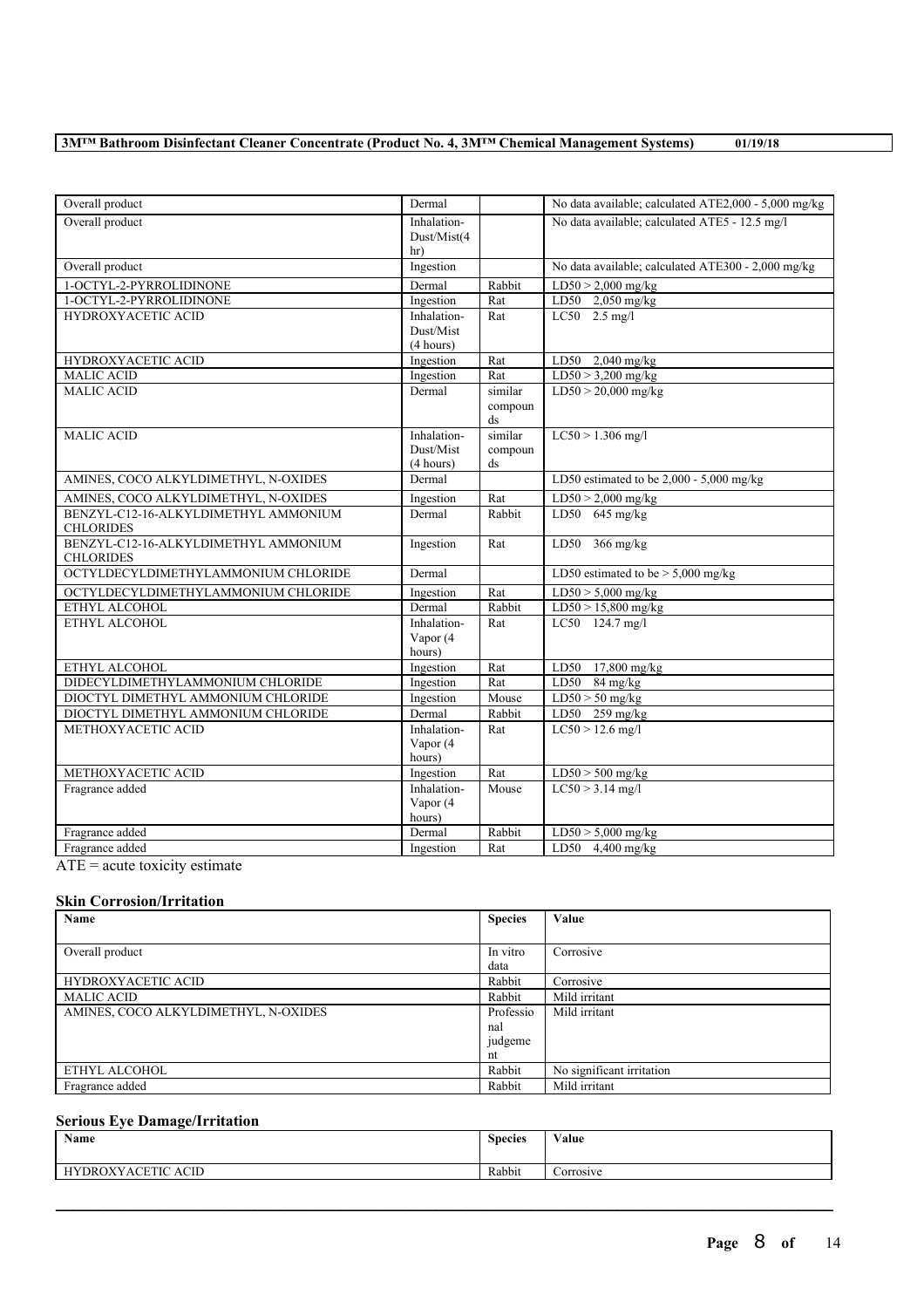| MALIC ACID                           | Rabbit    | Severe irritant |
|--------------------------------------|-----------|-----------------|
| AMINES, COCO ALKYLDIMETHYL, N-OXIDES | Professio | Corrosive       |
|                                      | nal       |                 |
|                                      | judgeme   |                 |
|                                      | nt        |                 |
| ETHYL ALCOHOL                        | Rabbit    | Severe irritant |
| Fragrance added                      | Rabbit    | Mild irritant   |

### **Skin Sensitization**

| Name                                 | <b>Species</b> | Value          |
|--------------------------------------|----------------|----------------|
| HYDROXYACETIC ACID                   | Guinea         | Not classified |
|                                      | pig            |                |
| <b>MALIC ACID</b>                    | similar        | Not classified |
|                                      | compoun        |                |
|                                      | ds             |                |
| AMINES, COCO ALKYLDIMETHYL, N-OXIDES | similar        | Not classified |
|                                      | compoun        |                |
|                                      | ds             |                |
| ETHYL ALCOHOL                        | Human          | Not classified |
| Fragrance added                      | Mouse          | Sensitizing    |

### **Respiratory Sensitization**

For the component/components, either no data are currently available or the data are not sufficient for classification.

### **Germ Cell Mutagenicity**

| Name                      | Route    | Value                                                                           |
|---------------------------|----------|---------------------------------------------------------------------------------|
|                           |          |                                                                                 |
| <b>HYDROXYACETIC ACID</b> | In Vitro | Not mutagenic                                                                   |
| <b>HYDROXYACETIC ACID</b> | In vivo  | Not mutagenic                                                                   |
| <b>MALIC ACID</b>         | In Vitro | Not mutagenic                                                                   |
| ETHYL ALCOHOL             | In Vitro | Some positive data exist, but the data are not<br>sufficient for classification |
| ETHYL ALCOHOL             | In vivo  | Some positive data exist, but the data are not<br>sufficient for classification |
| Fragrance added           | In Vitro | Not mutagenic                                                                   |
| Fragrance added           | In vivo  | Not mutagenic                                                                   |

### **Carcinogenicity**

| Name            | Route     | <b>Species</b>                | Value                                                                           |
|-----------------|-----------|-------------------------------|---------------------------------------------------------------------------------|
| ETHYL ALCOHOL   | Ingestion | Multiple<br>anımal<br>species | Some positive data exist, but the data are not<br>sufficient for classification |
| Fragrance added | Ingestion | Rat                           | Some positive data exist, but the data are not<br>sufficient for classification |

### **Reproductive Toxicity**

### **Reproductive and/or Developmental Effects**

| Name                      | Route      | <b>Value</b>                           | <b>Species</b> | <b>Test Result</b> | <b>Exposure</b> |
|---------------------------|------------|----------------------------------------|----------------|--------------------|-----------------|
|                           |            |                                        |                |                    | <b>Duration</b> |
| <b>HYDROXYACETIC ACID</b> | Ingestion  | Not classified for development         | Rat            | <b>NOAEL 150</b>   | during          |
|                           |            |                                        |                | mg/kg/day          | gestation       |
| <b>MALIC ACID</b>         | Ingestion  | Not classified for female reproduction | Rat            | NOAEL              | 2 generation    |
|                           |            |                                        |                | $10000$ ppm in     |                 |
|                           |            |                                        |                | the diet           |                 |
| <b>MALIC ACID</b>         | Ingestion  | Not classified for development         | Rat            | <b>NOAEL 350</b>   | during          |
|                           |            |                                        |                | mg/kg/day          | organogenesi    |
|                           |            |                                        |                |                    | s               |
| <b>MALIC ACID</b>         | Ingestion  | Not classified for male reproduction   | Rat            | <b>NOAEL 2,000</b> | 104 weeks       |
|                           |            |                                        |                | mg/kg/day          |                 |
| ETHYL ALCOHOL             | Inhalation | Not classified for development         | Rat            | <b>NOAEL 38</b>    | during          |
|                           |            |                                        |                | mg/l               | gestation       |
| ETHYL ALCOHOL             | Ingestion  | Not classified for development         | Rat            | <b>NOAEL 5.200</b> | premating $\&$  |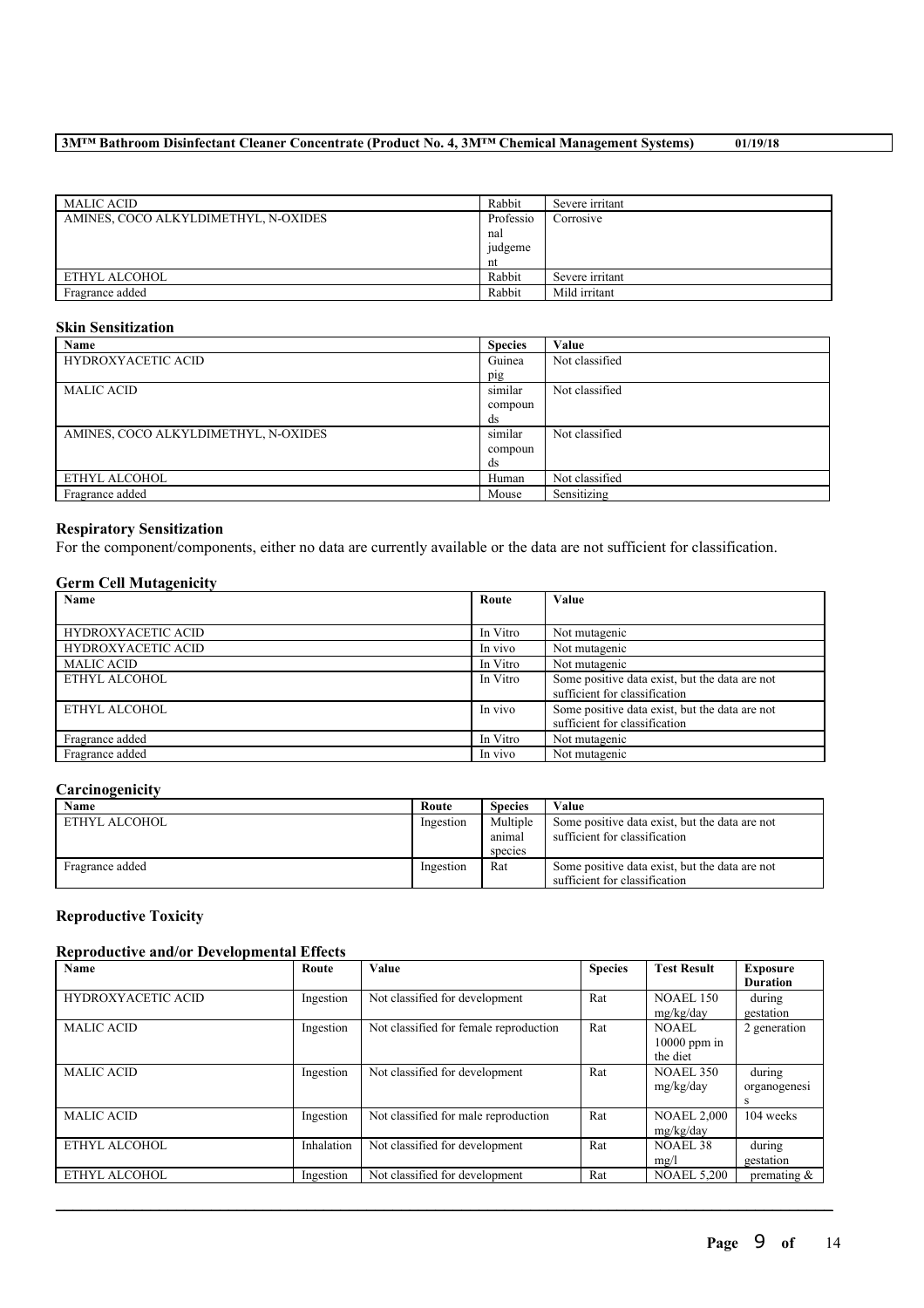|                 |           |                                        |                               | mg/kg/day                     | during<br>gestation                   |
|-----------------|-----------|----------------------------------------|-------------------------------|-------------------------------|---------------------------------------|
| Fragrance added | Ingestion | Not classified for female reproduction | Rat                           | <b>NOAEL 750</b><br>mg/kg/day | premating $\&$<br>during<br>gestation |
| Fragrance added | Ingestion | Not classified for development         | Multiple<br>animal<br>species | NOAEL 591<br>mg/kg/day        | during<br>organogenesi                |

## **Target Organ(s)**

## **Specific Target Organ Toxicity - single exposure**

| Name                                               | Route      | <b>Target Organ(s)</b>               | Value                                                                              | <b>Species</b>                | <b>Test Result</b>            | <b>Exposure</b><br><b>Duration</b> |
|----------------------------------------------------|------------|--------------------------------------|------------------------------------------------------------------------------------|-------------------------------|-------------------------------|------------------------------------|
| AMINES, COCO<br>ALKYLDIMETHYL, N-<br><b>OXIDES</b> | Inhalation | respiratory irritation               | Some positive data exist, but the<br>data are not sufficient for<br>classification |                               | NOAEL Not<br>available        |                                    |
| ETHYL ALCOHOL                                      | Inhalation | central nervous<br>system depression | May cause drowsiness or<br>dizziness                                               | Human                         | LOAEL 2.6<br>mg/l             | 30 minutes                         |
| ETHYL ALCOHOL                                      | Inhalation | respiratory irritation               | Some positive data exist, but the<br>data are not sufficient for<br>classification | Human                         | LOAEL 9.4<br>mg/l             | not available                      |
| ETHYL ALCOHOL                                      | Ingestion  | central nervous<br>system depression | May cause drowsiness or<br>dizziness                                               | Multiple<br>animal<br>species | NOAEL not<br>available        |                                    |
| ETHYL ALCOHOL                                      | Ingestion  | kidney and/or<br>bladder             | Not classified                                                                     | Dog                           | NOAEL<br>$3,000$ mg/kg        |                                    |
| Fragrance added                                    | Ingestion  | nervous system                       | Not classified                                                                     |                               | <b>NOAEL Not</b><br>available |                                    |

## **Specific Target Organ Toxicity - repeated exposure**

| Name                                | Route      | <b>Target Organ(s)</b>                                                                                              | Value                                                                              | <b>Species</b> | <b>Test Result</b>                 | <b>Exposure</b>            |
|-------------------------------------|------------|---------------------------------------------------------------------------------------------------------------------|------------------------------------------------------------------------------------|----------------|------------------------------------|----------------------------|
| <b>HYDROXYACETIC</b><br><b>ACID</b> | Inhalation | heart  <br>hematopoietic<br>system   liver  <br>immune system  <br>kidney and/or<br>bladder   respiratory<br>system | Not classified                                                                     | Rat            | <b>NOAEL 1.4</b><br>mg/l           | <b>Duration</b><br>2 weeks |
| <b>HYDROXYACETIC</b><br><b>ACID</b> | Ingestion  | kidney and/or<br>bladder                                                                                            | Some positive data exist, but the<br>data are not sufficient for<br>classification | Rat            | <b>NOAEL 400</b><br>mg/kg/day      | 248 days                   |
| <b>HYDROXYACETIC</b><br><b>ACID</b> | Ingestion  | hematopoietic<br>system                                                                                             | Not classified                                                                     | Rat            | <b>NOAEL 600</b><br>mg/kg/day      | 90 days                    |
| <b>HYDROXYACETIC</b><br><b>ACID</b> | Ingestion  | liver                                                                                                               | Not classified                                                                     | Other          | LOAEL 97<br>mg/kg/day              | 59 days                    |
| <b>HYDROXYACETIC</b><br><b>ACID</b> | Ingestion  | muscles   nervous<br>system                                                                                         | Not classified                                                                     | Rat            | <b>NOAEL 600</b><br>mg/kg/day      | 90 days                    |
| <b>HYDROXYACETIC</b><br><b>ACID</b> | Ingestion  | respiratory system                                                                                                  | Not classified                                                                     | Dog            | <b>NOAEL 500</b><br>mg/kg/day      | 119 days                   |
| <b>MALIC ACID</b>                   | Ingestion  | heart   endocrine<br>system  <br>hematopoietic<br>system   liver  <br>kidney and/or<br>bladder                      | Not classified                                                                     | Rat            | NOAEL<br>2,500<br>mg/kg/day        | 104 weeks                  |
| ETHYL ALCOHOL                       | Inhalation | liver                                                                                                               | Some positive data exist, but the<br>data are not sufficient for<br>classification | Rabbit         | LOAEL 124<br>mg/l                  | 365 days                   |
| ETHYL ALCOHOL                       | Inhalation | hematopoietic<br>system   immune<br>system                                                                          | Not classified                                                                     | Rat            | <b>NOAEL 25</b><br>mg/l            | 14 days                    |
| ETHYL ALCOHOL                       | Ingestion  | liver                                                                                                               | Some positive data exist, but the<br>data are not sufficient for<br>classification | Rat            | <b>LOAEL</b><br>8.000<br>mg/kg/day | 4 months                   |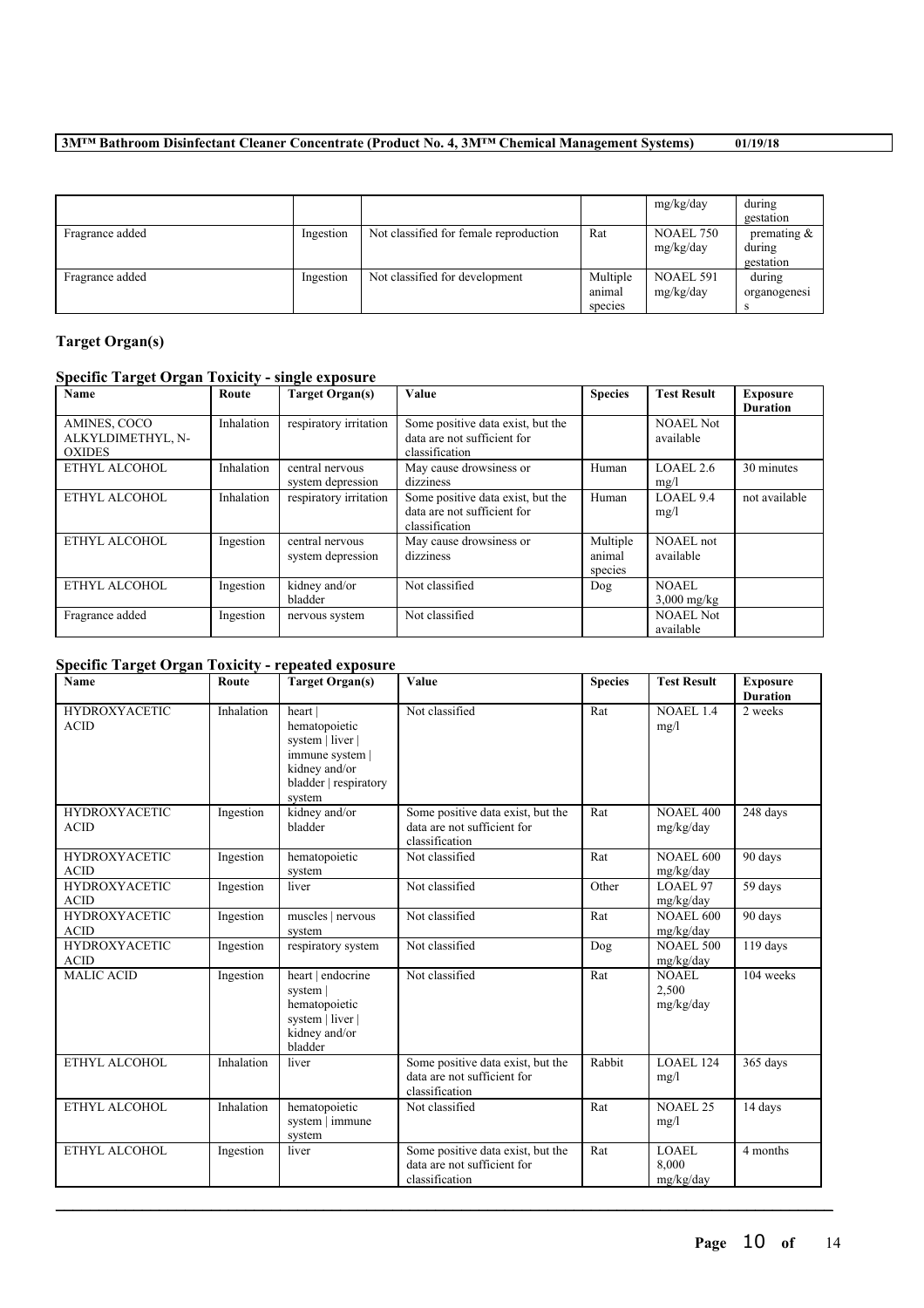| ETHYL ALCOHOL   | Ingestion | kidney and/or<br>bladder                                                                                                                                             | Not classified | Dog   | <b>NOAEL</b><br>3,000<br>mg/kg/day | 7 days    |
|-----------------|-----------|----------------------------------------------------------------------------------------------------------------------------------------------------------------------|----------------|-------|------------------------------------|-----------|
| Fragrance added | Ingestion | kidney and/or<br>bladder                                                                                                                                             | Not classified | Rat   | LOAEL 75<br>mg/kg/day              | 103 weeks |
| Fragrance added | Ingestion | liver                                                                                                                                                                | Not classified | Mouse | <b>NOAEL</b><br>1.000<br>mg/kg/day | 103 weeks |
| Fragrance added | Ingestion | heart   endocrine<br>system   bone, teeth,<br>nails, and/or hair  <br>hematopoietic<br>system   immune<br>system   muscles  <br>nervous system<br>respiratory system | Not classified | Rat   | <b>NOAEL 600</b><br>mg/kg/day      | 103 weeks |

#### **Aspiration Hazard**

| 119911 WHOM THEFTH W   |       |
|------------------------|-------|
| Name                   | ∨alue |
| e addec<br>rance<br>1a |       |

Please contact the address or phone number listed on the first page of the SDS for additional toxicological information **on this material and/or its components.**

## **SECTION 12: Ecological information**

### **Ecotoxicological information**

A 3M Product Environmental Data Sheet (PED) is available.

#### **Chemical fate information**

A 3M Product Environmental Data Sheet (PED) is available.

## **SECTION 13: Disposal considerations**

#### **13.1. Disposal methods**

Dispose of contents/ container in accordance with the local/regional/national/international regulations.

Dispose of waste product in a permitted industrial waste facility. Empty drums/barrels/containers used for transporting and handling hazardous chemicals (chemical substances/mixtures/preparations classified as Hazardous as per applicable regulations) shall be considered, stored, treated & disposed of as hazardous wastes unless otherwise defined by applicable waste regulations. Consult with the respective regulating authorities to determine the available treatment and disposal facilities.

 $\mathcal{L}_\mathcal{L} = \mathcal{L}_\mathcal{L} = \mathcal{L}_\mathcal{L} = \mathcal{L}_\mathcal{L} = \mathcal{L}_\mathcal{L} = \mathcal{L}_\mathcal{L} = \mathcal{L}_\mathcal{L} = \mathcal{L}_\mathcal{L} = \mathcal{L}_\mathcal{L} = \mathcal{L}_\mathcal{L} = \mathcal{L}_\mathcal{L} = \mathcal{L}_\mathcal{L} = \mathcal{L}_\mathcal{L} = \mathcal{L}_\mathcal{L} = \mathcal{L}_\mathcal{L} = \mathcal{L}_\mathcal{L} = \mathcal{L}_\mathcal{L}$ 

#### **EPA Hazardous Waste Number (RCRA):** D002 (Corrosive), D018 (Benzene)

## **SECTION 14: Transport Information**

For Transport Information, please visit http://3M.com/Transportinfo or call 1-800-364-3577 or 651-737-6501.

## **SECTION 15: Regulatory information**

## **15.1. US Federal Regulations**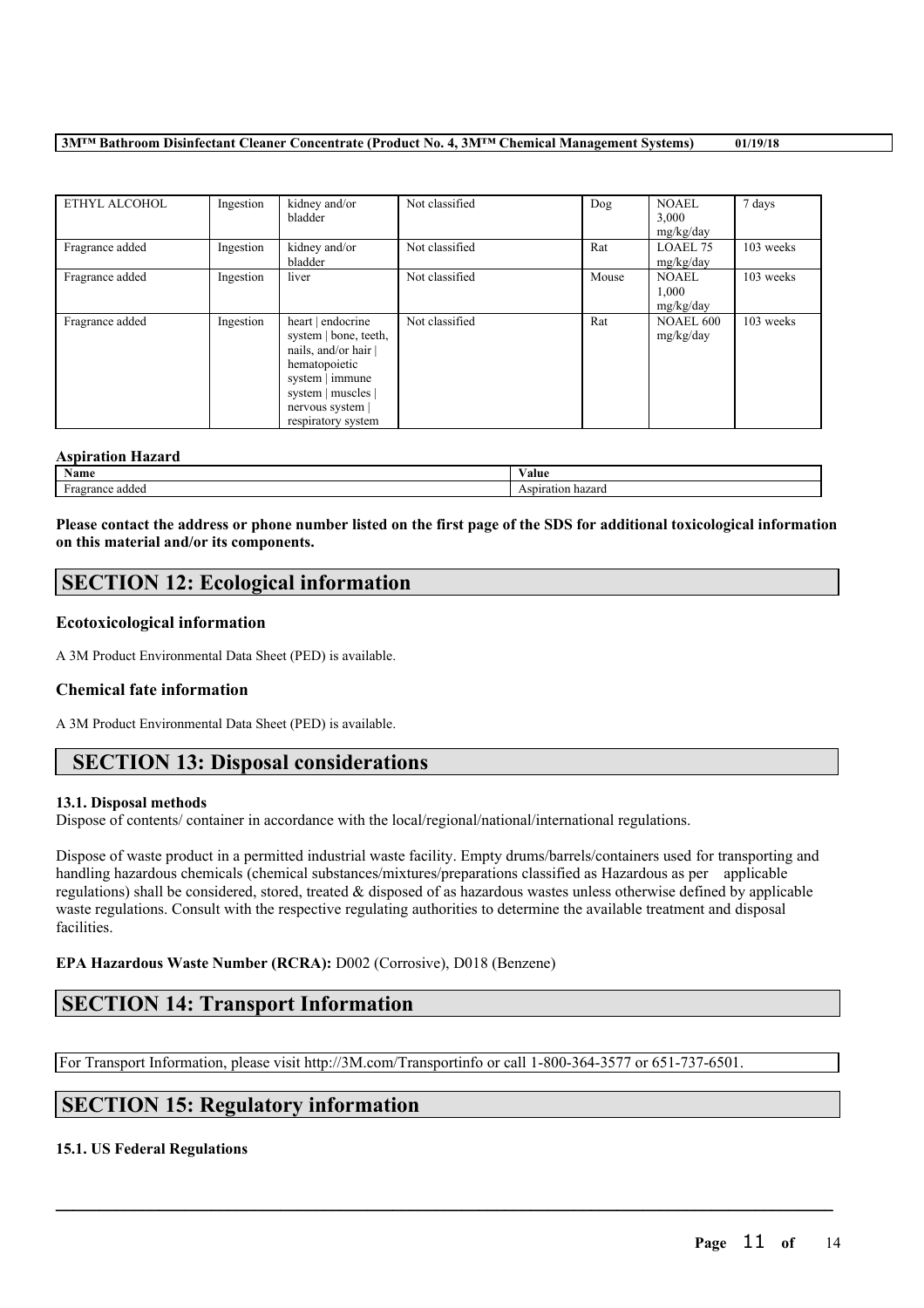## **EPCRA 311/312 Hazard Classifications:**

#### **Physical Hazards**

Corrosive to metal

| <b>Health Hazards</b>                  |  |
|----------------------------------------|--|
| Acute toxicity                         |  |
| Hazard Not Otherwise Classified (HNOC) |  |
| Reproductive toxicity                  |  |
| Serious eye damage or eye irritation   |  |
| Skin Corrosion or Irritation           |  |

### **FIFRA**

**Status Registration Number** Registered 6836-309-10350

This chemical is a pesticide product registered by the United States Environmental Protection Agency and is subject to certain labeling requirements under federal pesticide law. These requirements differ from the classification criteria and hazard information required for safety data sheets (SDS), and for workplace labels of non-pesticide chemicals. The hazard information required on the pesticide label is reproduced below. The pesticide label also includes other important information, including directions for use.

PRECAUTIONARY STATEMENTS: HAZARDS TO HUMANS AND DOMESTIC ANIMAL

DANGER. CORROSIVE. CAUSES IRREVERSIBLE EYE DAMAGE AND SKIN BURNS.

Do not get in eyes, on skin, or on clothing. Wear protective eyewear (goggles, face shield or safety glasses), protective clothing and rubber gloves. Harmful if swallowed and/or if absorbed through the skin. Wash thoroughly with soap and water after handling. Remove contaminated clothing and wash clothing before reuse.

FIRST AID: IF IN EYES: Hold eye open and rinse slowly and gently with water for 15-20 minutes. Remove contact lenses, if present, after first 5 minutes, then continue rinsing eye.

IF ON SKIN OR CLOTHING: Take off contaminated clothing. Rinse skin immediately with plenty of water for 15-20 minutes.

IF SWALLOWED: Call a poison control center or doctor immediately for treatment advice. Have person sip a glass of water if able to swallow. Do not induce vomiting unless told to do so by a poison control center or doctor. Do not give anything by mouth to an unconscious person.

NOTE TO PHYSICIAN: Probable mucosal damage may contraindicate the use of gastric lavage. Call a poison control center or doctor for treatment advice. Have the product container or label with you when calling poison control center or doctor or going for treatment.

STORAGE AND DISPOSAL: Do not contaminate water, food or feed by storage or disposal. Pesticide Storage: Open dumping is prohibited. Store in original container in areas inaccessible to children. Pesticide Disposal: Pesticide wastes are acutely hazardous. Improper disposal of excess pesticide, spray mixture or rinsate is a violation of Federal Law. If these wastes cannot be disposed of by use according to label instructions, contact your State Pesticide or Environmental Control Agency, or the Hazardous Waste representative at the nearest EPA Regional Office for guidance. Container Disposal: Nonrefillable container. Do not reuse or refill this container. Wrap empty container and put in trash.

 $\mathcal{L}_\mathcal{L} = \mathcal{L}_\mathcal{L} = \mathcal{L}_\mathcal{L} = \mathcal{L}_\mathcal{L} = \mathcal{L}_\mathcal{L} = \mathcal{L}_\mathcal{L} = \mathcal{L}_\mathcal{L} = \mathcal{L}_\mathcal{L} = \mathcal{L}_\mathcal{L} = \mathcal{L}_\mathcal{L} = \mathcal{L}_\mathcal{L} = \mathcal{L}_\mathcal{L} = \mathcal{L}_\mathcal{L} = \mathcal{L}_\mathcal{L} = \mathcal{L}_\mathcal{L} = \mathcal{L}_\mathcal{L} = \mathcal{L}_\mathcal{L}$ 

#### **15.2. State Regulations California Proposition 65**

| Ingredient          | <b>C.A.S. No.</b> | Listing                 |
|---------------------|-------------------|-------------------------|
| <b>BERYLLIUM</b>    | 7440-41-7         | Carcinogen              |
| Arsenic             | 7440-38-2         | Carcinogen              |
| Cadmium             | 7440-43-9         | Male reproductive toxin |
| Cadmium             | 7440-43-9         | Carcinogen              |
| Cadmium             | 7440-43-9         | Developmental Toxin     |
| <b>ACETALDEHYDE</b> | $75-07-0$         | Carcinogen              |